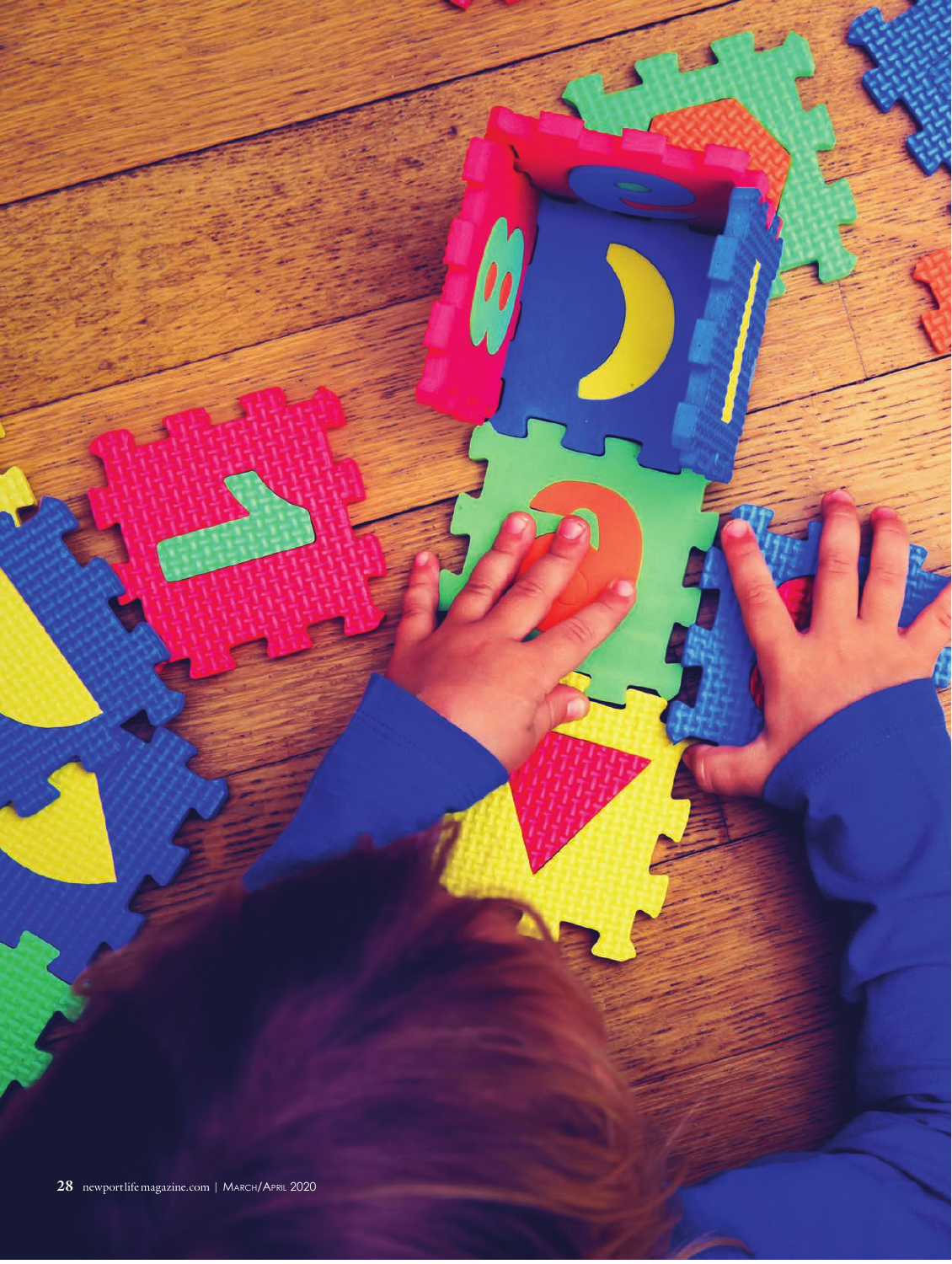## **Who's Minding the Kids?**

## Long waiting lists and high tuition are producing a child care crisis for Aquidneck's working parents.

By Annie Sherman

elissa Bowley didn't think it would be that<br>bad. The working mother of two and her<br>husband, Chris, had good jobs and could<br>afford private child care. But living in<br>Newport and working off-island made it<br>difficult to find a bad. The working mother of two and her husband, Chris, had good jobs and could afford private child care. But living in Newport and working off-island made it difficult to find a convenient, affordable option for their two young sons. So in 2018

they enrolled their 2-year-old in the available day care facility with the latest pickup time, while their 4-month-old had a nanny because no on-island facility could accommodate two more children. Her child care expenses that year totaled well into five figures.

"It was the best of both worlds. We had flexibility, the nanny gave attention to our son, educated him, and took him out into the world every day," she raves. "But it was nerve-wracking and down to the wire to get my older son in care, and it wasn't financially sustainable." Once their youngest turned 18 months old, the Bowleys enrolled their children in a facility that could accommodate both ages, as well as working parents' schedules.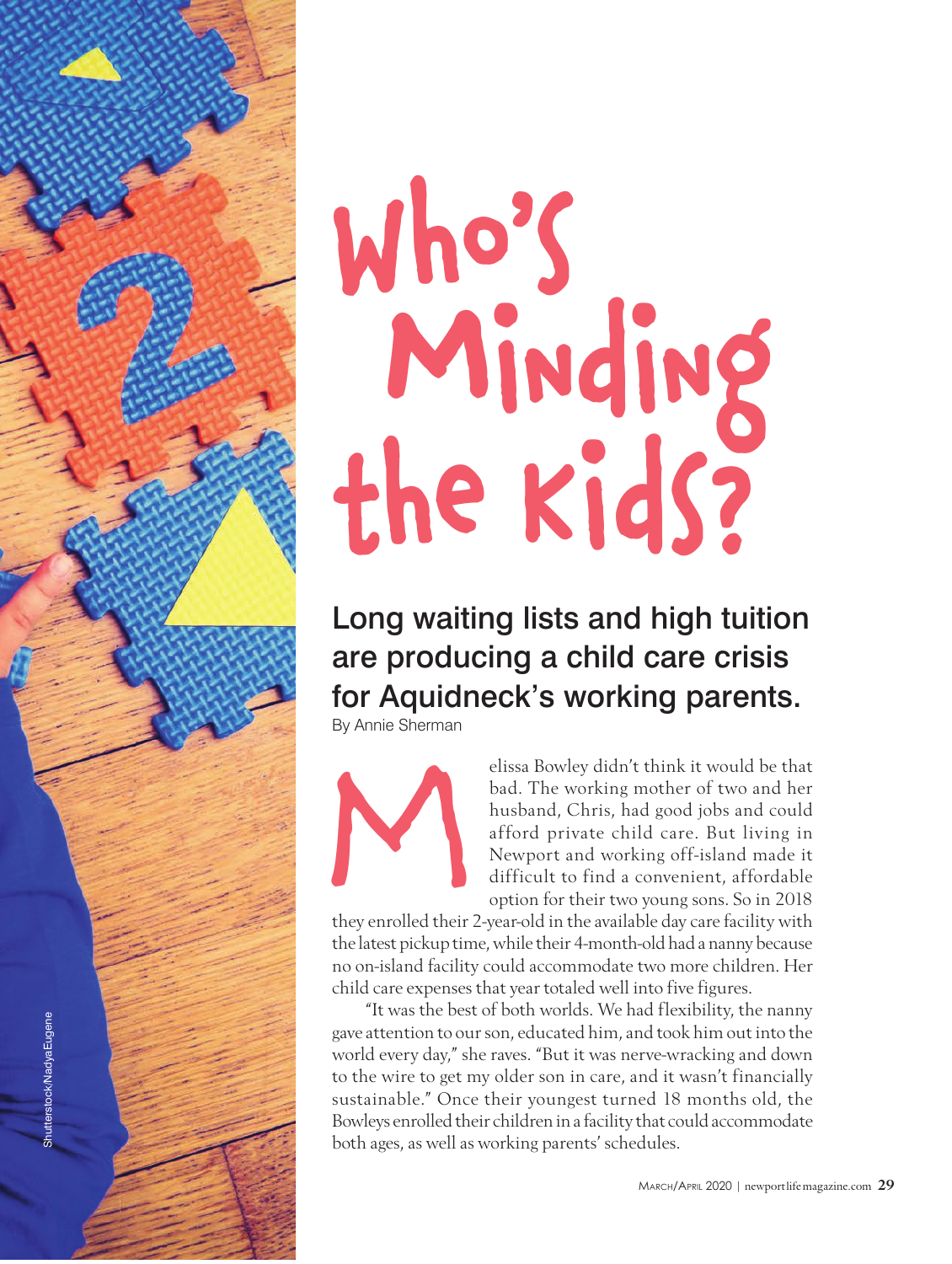"It's mind-blowing to me that college grads are making just over minimum wage to take care of our babies."

Newporter Aly Oakley suffered a similar child care crisis. It cost \$14,000 to send two of her three young children to day care two days a week during the school year — after spending nine months on the waiting list just to get them enrolled. Newport mom and early childhood educator Sarah Evans sent her daughter to a home day care at a cost of \$30 per day or nearly \$7,000 for the school year. She added her name to the waiting list when she was just four months pregnant.

As special as Aquidneck Island is, these narratives are not unique. Child care is in crisis nationwide, with costs tripling since 1990. Forty percent of families dedicate more than 15 percent of their income to care. Waiting lists are the norm everywhere, and are to be expected unless you don't expect it.

"Child care is not affordable for most families in Rhode Island or the U.S.," says Rep. Grace Diaz, D–Providence, who is chairperson of the state's Permanent Legislative Commission on Child Care. This body has worked to maintain the Child Care Assistance Program to qualify families based on income, although it will take \$7 million in additional funding to expand this program to those who need it.

"Trying to find a place that fits what

Coggeshall Club is a child care facility that includes coworking and fitness facilities for parents, co-founded by Britt Riley (below).

you need, that has space available when you need it and at an affordable price, is truly rare," laments Oakley, an early childhood educator who left her job to stay home with her children because she earned less than the cost of their private care. "There are not enough options on the island," she says. "And when you do find it, it can cost more than in-state college tuition. But most parents have to do it because they don't want to lose their job. Or they decide it's not worth it and one of them stays home."

Providers recognize that child care is a significant portion of the average family's budget. "But it is impossible to charge less while maintaining high quality," says Karen Davis, director of Countryside Children's Center in Portsmouth, which cares for children from 6 weeks to grade 2. "The dichotomy this industry faces is a balancing act between making child care affordable for families, while also providing employees with a livable wage."

Britt Riley struggles every day with the balance between teacher wages and parent costs. "Child care facilities everywhere don't want to charge parents more, because they're already being gouged. But they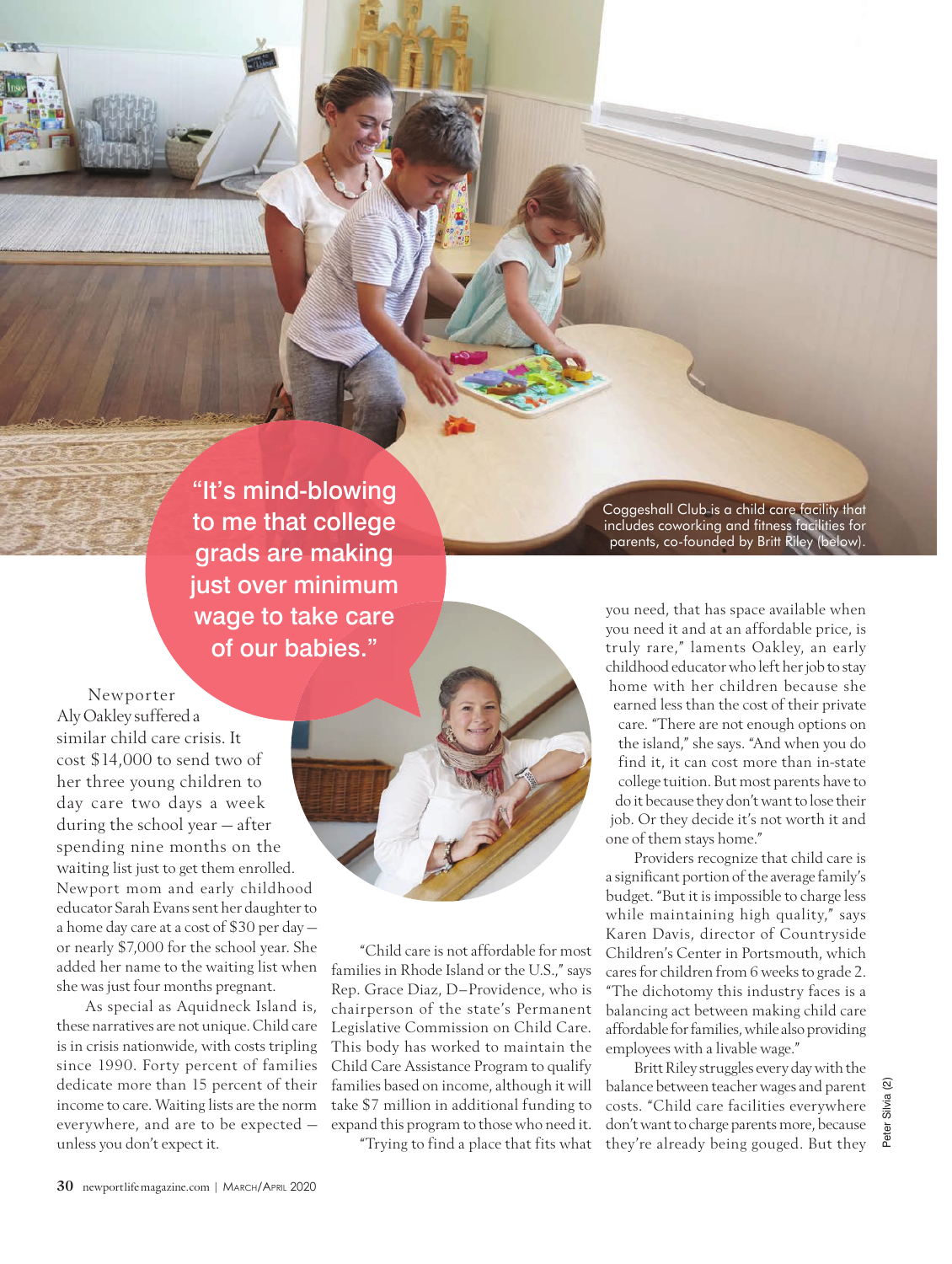don't want to pay their employees less," says Riley, co-founder of the Coggeshall Club in Middletown, a child care facility that serves infants to age 5, and provides coworking and fitness for parents. "It's mind-blowing to me that college grads are making just over minimum wage to take care of our babies."

From downtown to Island Park, parents and child care providers alike echo the need for more infant care options. With only six facilities offering care for infants to age 18 months on Aquidneck Island — all of which have limited capacity, varying educational pedagogies, and different daily and calendar year schedules — families rush to find a suitable spot up to a year in advance. Davis, for example, encourages families to secure care more than six months in advance of need, especially for infants.

The growing number of at-home providers across the island, like the one Evans chose, is a likely indicator of a need for more services in general. These providers offer care in their home, and often have professional backgrounds in early childhood education. If the provider is caring for more than three children, there are limitations on the number and ages of the children they can accept, and they're obliged to register their operation with the state — although many do not.

"There are not a lot of options for children under 3 here. It's hard to find places to recommend because so many places here have wait lists," says Carissa Perkowski, director of Emmanuel Day School in Newport, which cares for children ages 3–5. "There is a real need here in infant and toddler care, and I don't know why that is. My perspective is that standards are pretty rigorous and meeting those standards is very tough and expensive."

Increased demand was the reason that the Twice As Nice Preschool at the Newport County YMCA in Middletown expanded to include 2-to-5-year-olds. "There is definitely a high demand, especially from 0 months to age 3," says Twice As Nice Director Andrea Florendo, adding that they have had wait lists for all their classrooms for many months. "We were being proactive when we decided to expand our coverage, because there is a more significant need for full-time care. We are now full in that program, as well."

Most, if not all, facilities have a waitlist on Aquidneck Island, and like Oakley and Evans, parents get on multiple lists almost as soon as they learn they're pregnant. This leaves little room for life circumstances, as

**Parents get on multiple lists almost as soon as they learn they're pregnant.**

**30** newportlife magazine.com | MARCH/APRIL 2020 MARCH/APRIL 2020 | newportlife magazine.com **31**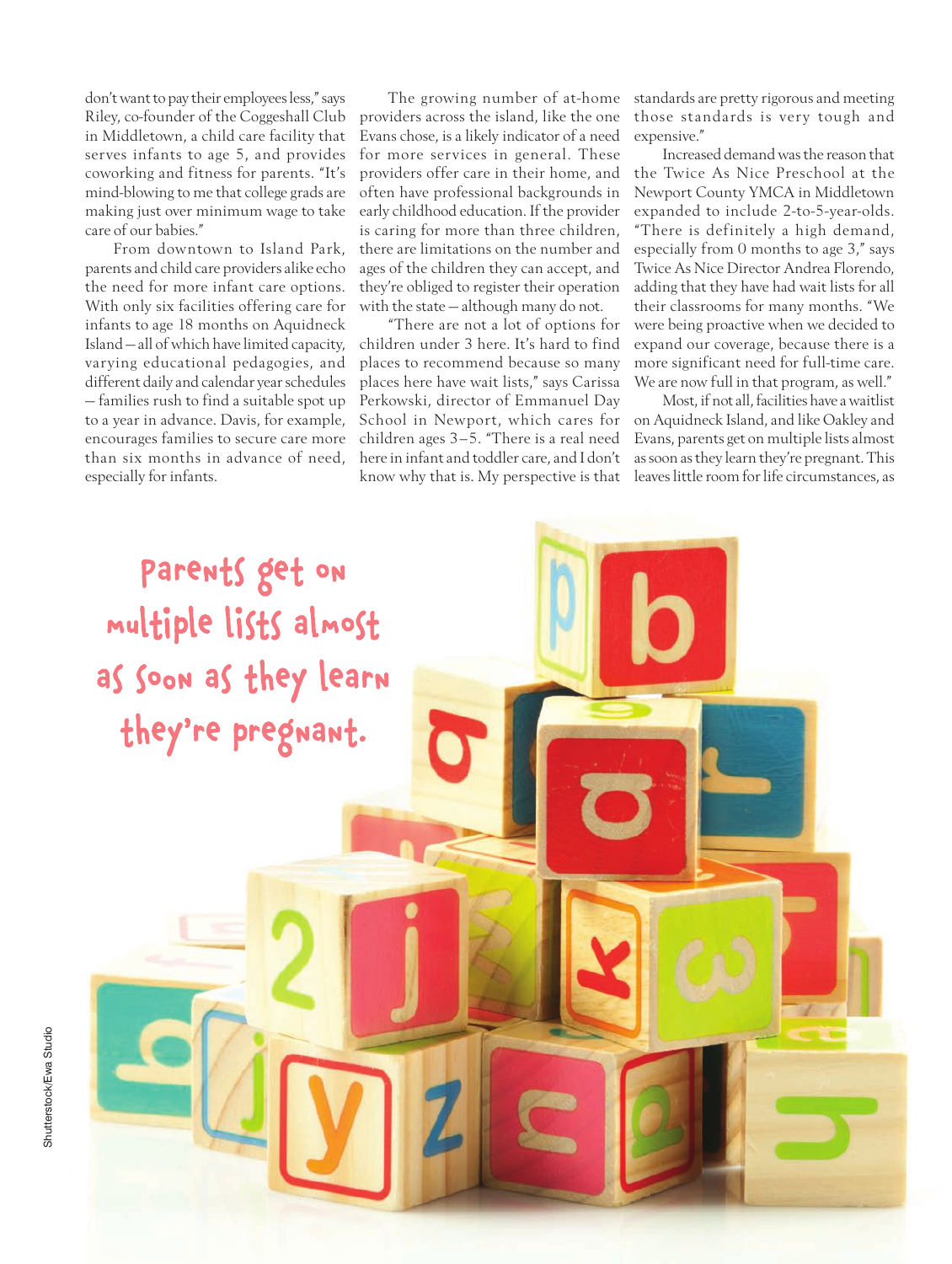newportlife magazine.com | MARCH/APRIL 2020